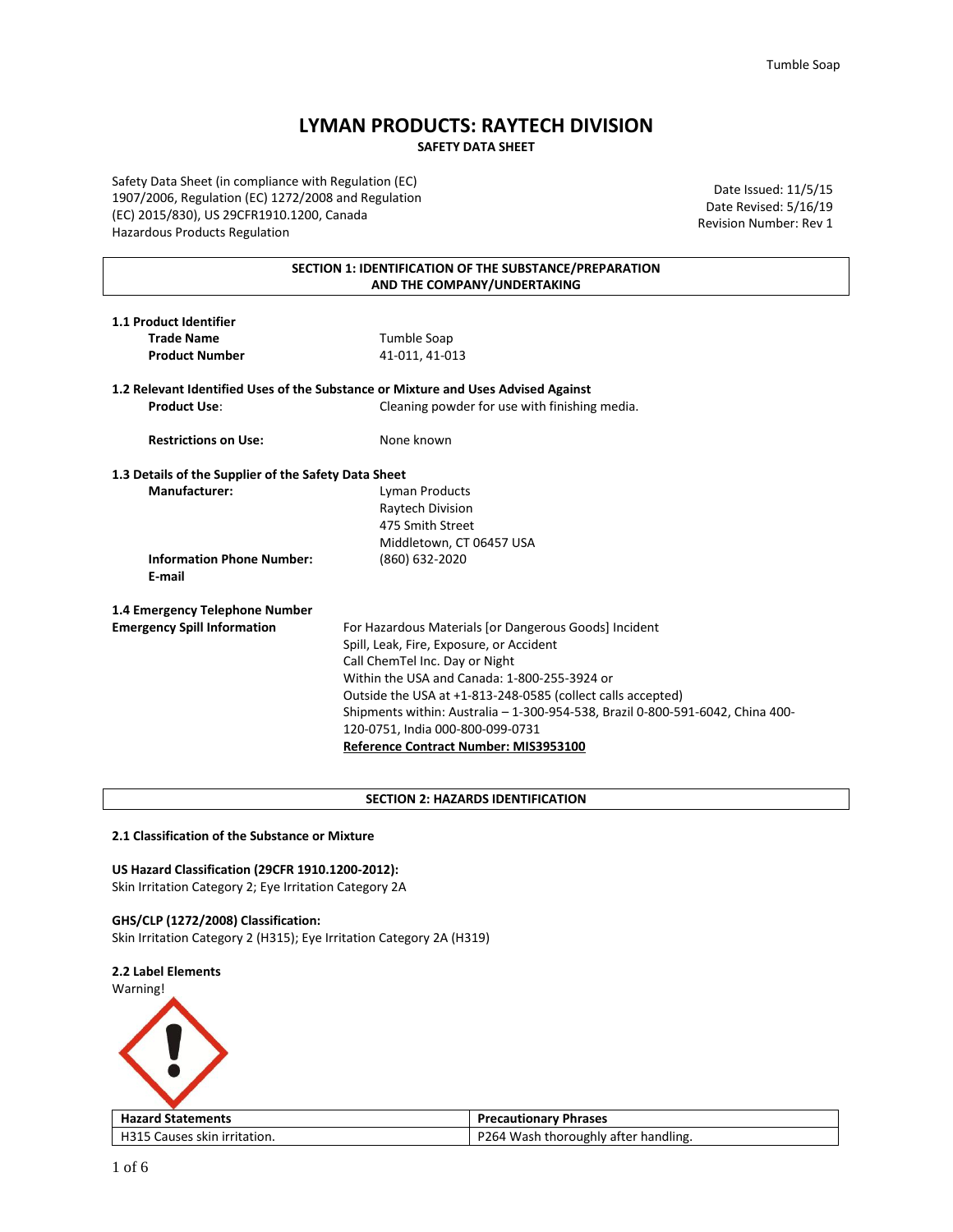| H319 Causes serious eye irritation.                                                                                                                                                                                                                                   | P280 Wear eye protection, and protective gloves.<br>P302 + P352 IF ON SKIN: Wash with plenty of soap and water.<br>P332 + P313 If skin irritation occurs: Get medical attention.<br>P362 + P364 Take off contaminated clothing and wash it<br>before reuse. |
|-----------------------------------------------------------------------------------------------------------------------------------------------------------------------------------------------------------------------------------------------------------------------|-------------------------------------------------------------------------------------------------------------------------------------------------------------------------------------------------------------------------------------------------------------|
| <b>Precautionary Phrases Continued</b><br>P305 + P351 + P338 IF IN EYES: Rinse cautiously with water<br>for several minutes. Remove contact lenses, if present and<br>easy to do. Continue rinsing.<br>P337 + P313 If eye irritation persists: Get medical attention. |                                                                                                                                                                                                                                                             |

### **2.3 Other Hazards:** None

### **SECTION 3: COMPOSITION/INFORMATION ON INGREDIENTS**

### **3.2 Mixture**

| <b>Chemical Name</b>      | CAS#       | <b>GHS/CLP Classification</b><br><b>EINECS#</b> |                                                                                                                    | % w/w     |
|---------------------------|------------|-------------------------------------------------|--------------------------------------------------------------------------------------------------------------------|-----------|
| Non-hazardous Ingredients | N/A        | N/A                                             | Not Hazardous                                                                                                      | $40 - 65$ |
| Sodium Carbonate          | 5968-11-6  | 207-838-8                                       | Eye Irritation Category 2A (H319)                                                                                  | $15 - 25$ |
| Trisodium Phosphate       | 7601-54-9  | 231-509-8                                       | Skin Irritation Category 2 (H315)<br>Eye Irritation Category 2A (H319)<br>STOT - Single Exposure Category 3 (H335) | $10 - 15$ |
| Sodium Tripolyphosphate   | 7758-29-4  | 231-838-7                                       | Aquatic Acute Toxicity Category 3 (H402)                                                                           | $10 - 15$ |
| Sodium Hexametaphosphate  | 68915-31-1 | 272-808-3                                       | Not Hazardous                                                                                                      | $1 - 5$   |

The exact percentage and composition are a trade secret

### **SECTION 4: FIRST AID MEASURES**

## **4.1 Description of First Aid Measures**

**Eye:** Flush eyes with water, holding the eyelids apart for 15 minutes. Get medical attention if irritation occurs and persists.

**Skin:** If irritation occurs, wash contact area with soap and water for several minutes. Get medical attention if irritation or symptoms of exposure develop.

**Inhalation:** Remove to fresh air. If irritation from dust occurs and persists, get medical attention.

**Ingestion:** Rinse mouth with water. Do not induce vomiting unless instructed to by a doctor or physician. Do not give anything by mouth to a person who is drowsy or unconscious Seek medical attention.

**4.2 Most Important symptoms and effects, both acute and delayed:** Causes eye and skin irritation. May cause mild respiratory irritation. Ingestion may cause irritation to gastrointestinal tract.

**4.3 Indication of any immediate medical attention and special treatment needed:** Immediate medical attention should not be required.

## **SECTION 5: FIRE AND EXPLOSION DATA**

**5.1 Extinguishing Media:** Use media appropriate the surrounding fire. Use fire-fighting measures that suit the location and surroundings.

## **5.2 Special Hazards Arising from the Substance or Mixture**

**Unusual Fire and Explosion Hazards:** None known. **Combustion Products:** None known.

## **5.3 Advice for Fire-Fighters:**

**Special Fire Fighting Procedures:** Wear an approved, positive pressure, self-contained breathing apparatus and full protective clothing for all fires involving chemicals.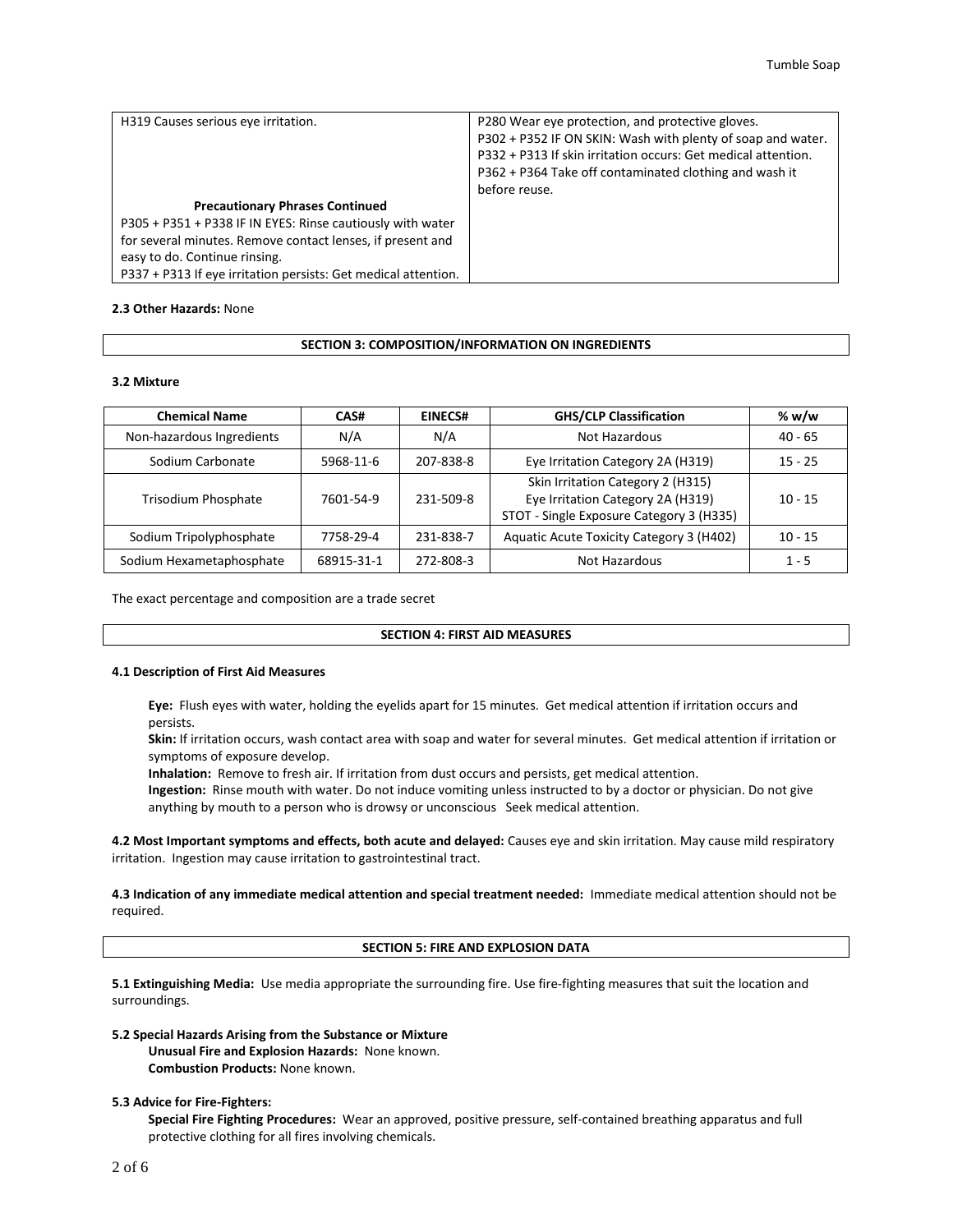## **SECTION 6: ACCIDENTAL RELEASE MEASURES**

### **6.1 Personal Precautions, Protective Equipment and Emergency Procedures:**

Seek to ensure ventilation that maintains airborne concentrations below occupational exposure limits. Keep unprotected persons away. Avoid contact with skin, eyes, and clothing; wear suitable protective equipment as required.

### **6.2 Environmental Precautions:**

Avoid release to the environment. Report spills and releases as required to appropriate authorities.

### **6.3 Methods and Material for Containment and Cleaning Up:**

Pick up material and place into a container for disposal or reprocessing. Collect in a manner to minimize the generation of airborne dusts or vacuum with a high efficiency vacuum cleaner. Avoid dispersal of dust in the air (i.e., clearing dust surfaces with compressed air).

**6.4 Reference to Other Sections:** Refer to Section 8 for personal protective equipment and Section 13 for disposal information.

### **SECTION 7: HANDLING AND STORAGE**

**7.1 Precautions for Safe Handling**: Use in accordance with product instructions. Avoid the creation of dusts. Avoid breathing dust. Avoid contact with skin, eyes, and clothing; wear suitable protective equipment as required. Wash exposed skin after use. Launder contaminated clothing before reuse. Use in accordance with good industrial hygiene practices.

Empty containers may retain product residue and can be hazardous. Follow all SDS procedures when handling empty containers.

**7.2 Conditions for Safe Storage, Including any Incompatibilities**: Store closed up in a cool, dry, and well ventilated area. Store away from incompatible materials.

**7.3 Specific end use(s):** Cleaning powder for use with finishing media.

## **SECTION 8: EXPOSURE CONTROLS/PERSONAL PROTECTION**

**8.1 Control Parameters:** Refer to country-specific legislation for specific requirements where not listed below.

| <b>Chemical Name</b>      | <b>Exposure Limits</b>              |
|---------------------------|-------------------------------------|
| Non-hazardous Ingredients | None Established                    |
| Sodium Carbonate          | None Established                    |
| Trisodium Phosphate       | 5 mg/ m <sup>3</sup> STEL AIHA WEEL |
| Sodium Tripolyphosphate   | None Established                    |
| Sodium Hexametaphosphate  | None Established                    |

#### **8.2 Exposure Controls:**

**Appropriate Engineering Controls:** General exhaust ventilation should be adequate to maintain exposures below occupational exposure limits.

**Respiratory Protection:** None required for normal use. If needed, an approved dust respirator may be used. Respirator selection and use should be based on contaminant type, form, and concentration. Follow applicable regulations and good Industrial Hygiene practice.

**Skin Protection:** Impervious gloves are recommended to avoid skin contact.

**Eye Protection**: Safety goggles should be used if eye contact is likely.

**Other Protective Equipment:** As needed to avoid skin contact and contamination of personal clothing.

## **SECTION 9: PHYSICAL AND CHEMICAL PROPERTIES**

## **9.1 Information on basic Physical and Chemical Properties**

**Appearance:** Off-white granular powder. **Vapor Density:** Not applicable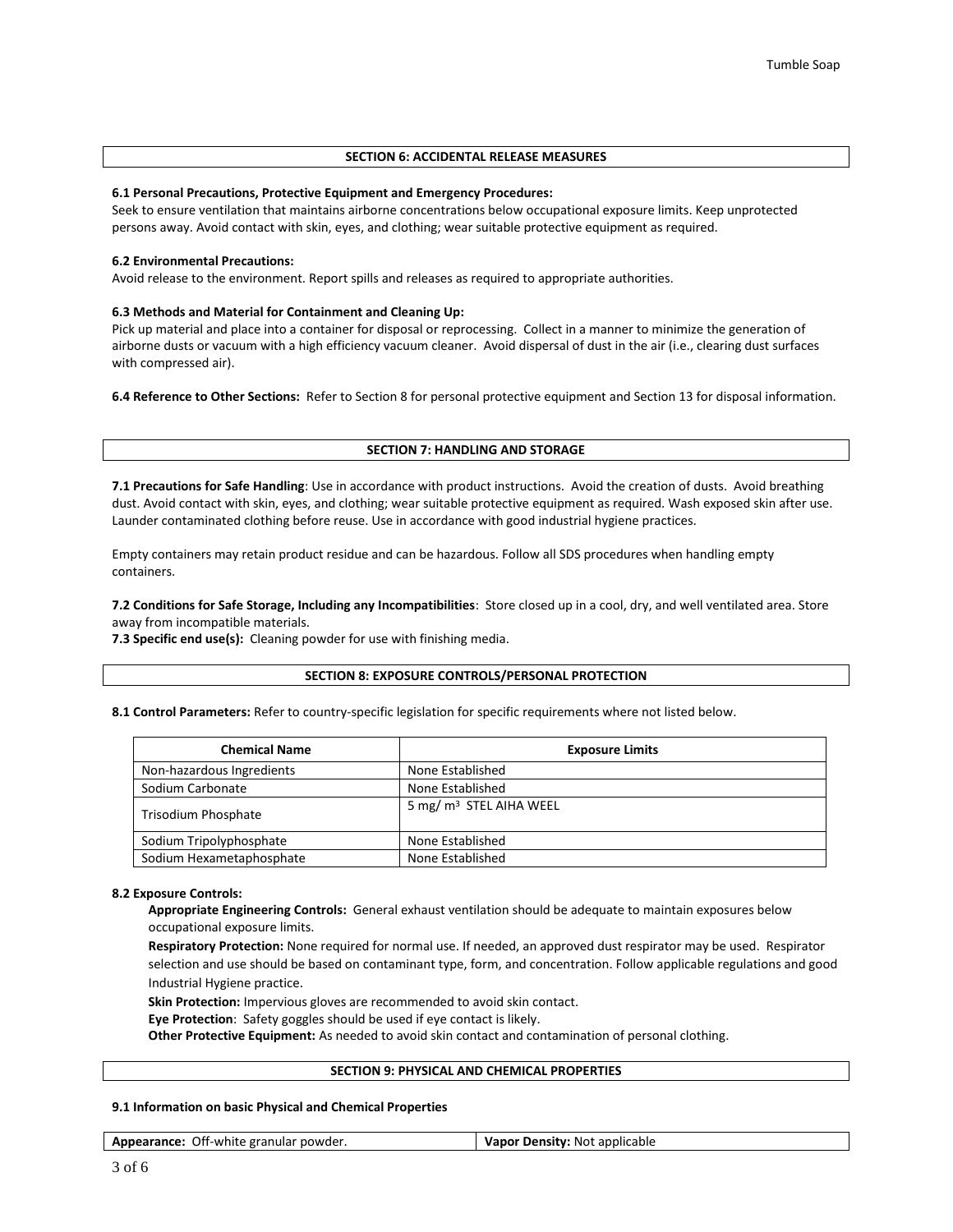| <b>Odor: Odorless.</b>                       | Specific Gravity: Not determined                       |
|----------------------------------------------|--------------------------------------------------------|
| Odor Threshold: Not applicable               | Solubility: Soluble                                    |
| pH: Not applicable                           | Octanol/Water Partition Coefficient: No data available |
| Melting Point/Freezing Point: Not determined | Autoignition Temperature: Not applicable               |
| <b>Boiling Point: &gt;100°C (&gt;212°F)</b>  | Decomposition Temperature: No data available           |
| Flash Point: Not applicable                  | Viscosity: Not applicable                              |
| <b>Evaporation Rate: Not applicable</b>      | <b>Explosive Properties: Not an explosive</b>          |
| Flammable Limits: LEL: Not applicable        | <b>Oxidizing Properties: Not an oxidizer</b>           |
| <b>UEL:</b> Not applicable                   |                                                        |
| Vapor Pressure: Not applicable               | Flammability (solid, gas): Not applicable              |

**9.2 Other Information:** None available

### **SECTION 10: STABILITY AND REACTIVITY**

**10.1 Reactivity:** Not reactive under regular storage and handling conditions.

**10.2 Chemical Stability:** Stable under regular storage and handling conditions.

**10.3 Possibility of Hazardous Reactions:** None known.

**10.4 Conditions to Avoid:** None known.

**10.5 Incompatible Materials:** Strong acids.

**10.6 Hazardous Decomposition Products:** Oxides of carbon and phosphorus.

## **SECTION 11: TOXICOLOGICAL INFORMATION**

#### **11.1 Information on Toxicological Effects:**

### **Potential Health Effects:**

**Eye Contact:** Causes eye irritation. **Skin Contact:** Cause skin irritation. **Inhalation:** May cause mild respiratory irritation. **Ingestion:** Ingestion may cause irritation to gastrointestinal tract.

#### **Acute Toxicity Values**:

Product ATE: Oral LD50 13,529.6 mg/kg Non-hazardous Ingredients: Not acutely toxic. Sodium Carbonate: Oral rat LD50 2,800 mg/kg; Dermal rabbit >2,000 mg/kg. Trisodium Phosphate: Oral rat LD50 >2,000 mg/kg Sodium Tripolyphosphate: Oral rat LD50 >2,000 mg/kg; Dermal rabbit >4,640 mg/kg.; Inhalation rat LC50 >0.39 mg/L/ 4 hr. Sodium Hexametaphosphate: Oral rat LD50 3,053 mg/kg.

**Skin corrosion/irritation:** This product is classified as a skin irritant.

**Eye damage/irritation:** This product is classified as an eye irritant.

**Respiratory Irritation:** This product is not classified as a respiratory irritant.

**Respiratory Sensitization:** This product is not classified as a respiratory sensitizer.

**Skin Sensitization:** This product is not classified as a skin sensitizer.

**Germ Cell Mutagenicity:** This product is not classified as a germ cell mutagen.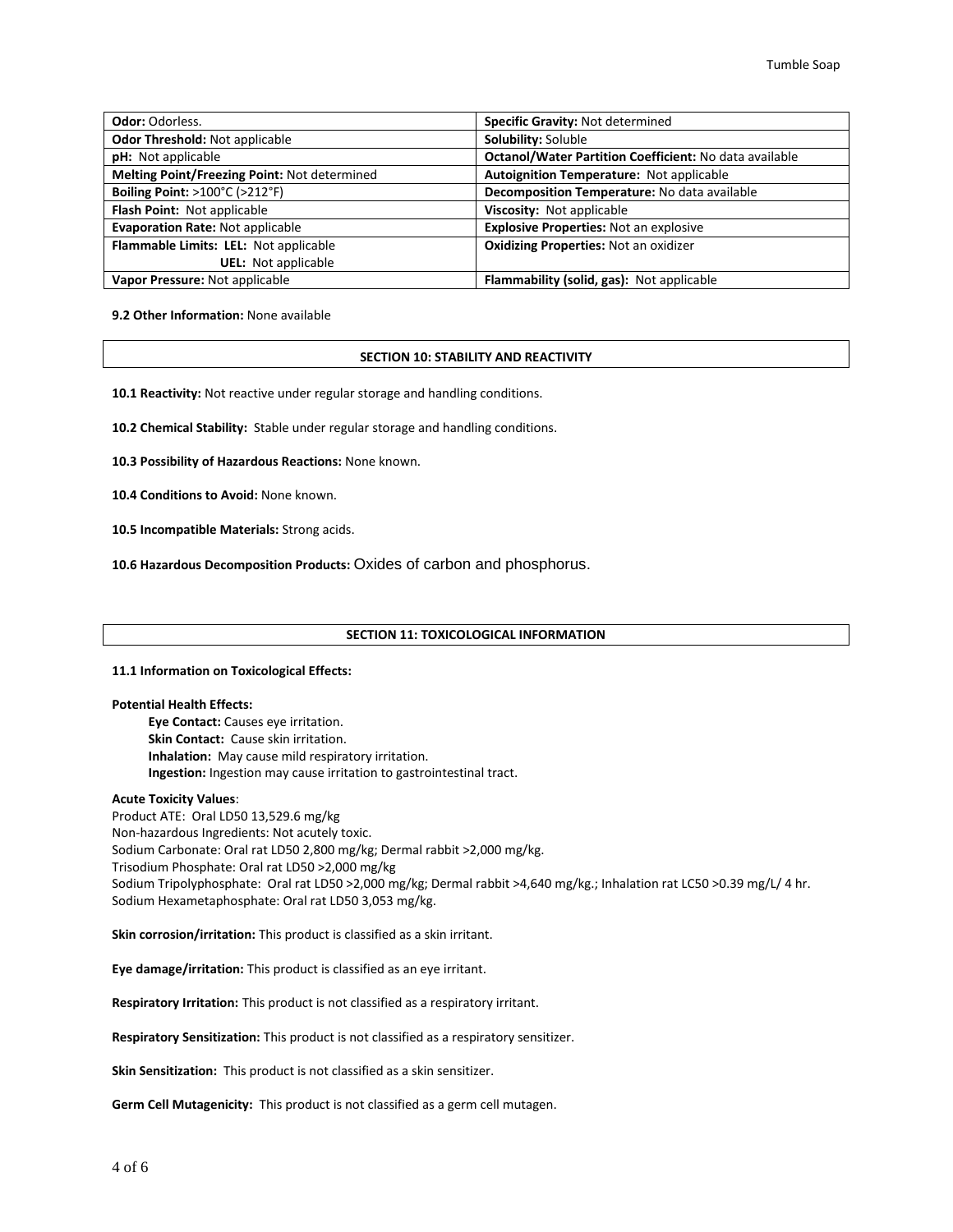**Carcinogenicity:** None of the components of this product present at 0.1% or greater are listed as carcinogens by OSHA, IARC, NTP, ACGIH and the EU CLP.

**Reproductive Toxicity:** This product is not a reproductive toxin.

**Aspiration Hazard:** This product does not present an aspiration hazard.

## **Specific Target Organ Toxicity**:

Single Exposure: No data available

Repeat Exposure: No data available.

## **SECTION 12: ECOLOGICAL INFORMATION**

### **12.1 Toxicity**

No data available for product.

Sodium Carbonate: LC50 Lepomis macrochirus 300 mg/ L / 96 hrs; LC50 Ceriodaphnia 200 - 227 mg/L/48 hrs. Trisodium Phosphate: LC50 Gambusia affinis 28,500 ug/L / 96 hr. Sodium Tripolyphosphate: LC50 Danio rerio >1850 mg/L/24 hrs; EC50: Daphnia magna >100 mg/ L / 48 hr.

**12.2 Persistence and Degradability:** No data available.

**12.3 Bioaccumulative Potential:** No data available.

**12.4 Mobility in Soil:** No data available.

**12.5 Results of PBT and vPvB Assessment:** No data available.

**12.6 Other Adverse Effects:** None known

#### **SECTION 13: DISPOSAL CONSIDERATIONS**

### **13.1 Waste Treatment Methods:**

Dispose in accordance with all local, state and national regulations.

### **SECTION 14: TRANSPORTATION INFORMATION**

|                     | <b>14.1 UN</b><br><b>Number</b> | 14.2 UN Proper Shipping Name | 14.3 Hazard<br>Class(s) | 14.4 Packing<br>Group | 14.5<br>Environmental<br><b>Hazards</b> |
|---------------------|---------------------------------|------------------------------|-------------------------|-----------------------|-----------------------------------------|
| <b>US DOT</b>       | None                            | Not regulated                | N/A                     | N/A                   | None                                    |
| <b>Canadian TDG</b> | None                            | Not regulated                | N/A                     | N/A                   | None                                    |
| <b>EU ADR/RID</b>   | None                            | Not regulated                | N/A                     | N/A                   | None                                    |
| <b>IMDG</b>         | None                            | Not regulated                | N/A                     | N/A                   | None                                    |
| IATA/ICAO           | None                            | Not regulated                | N/A                     | N/A                   | None                                    |

**14.6 Special Precautions for User:** Not applicable

**14.7 Transport in Bulk According to Annex II of MARPOL 73/78 and the IBC Code:** Not applicable

**SECTION 15: REGULATORY INFORMATION**

**15.1 Safety, Health and Environment Regulations/Legislation Specific for the Substance or Mixture:**

**U.S. FEDERAL REGULATIONS:**